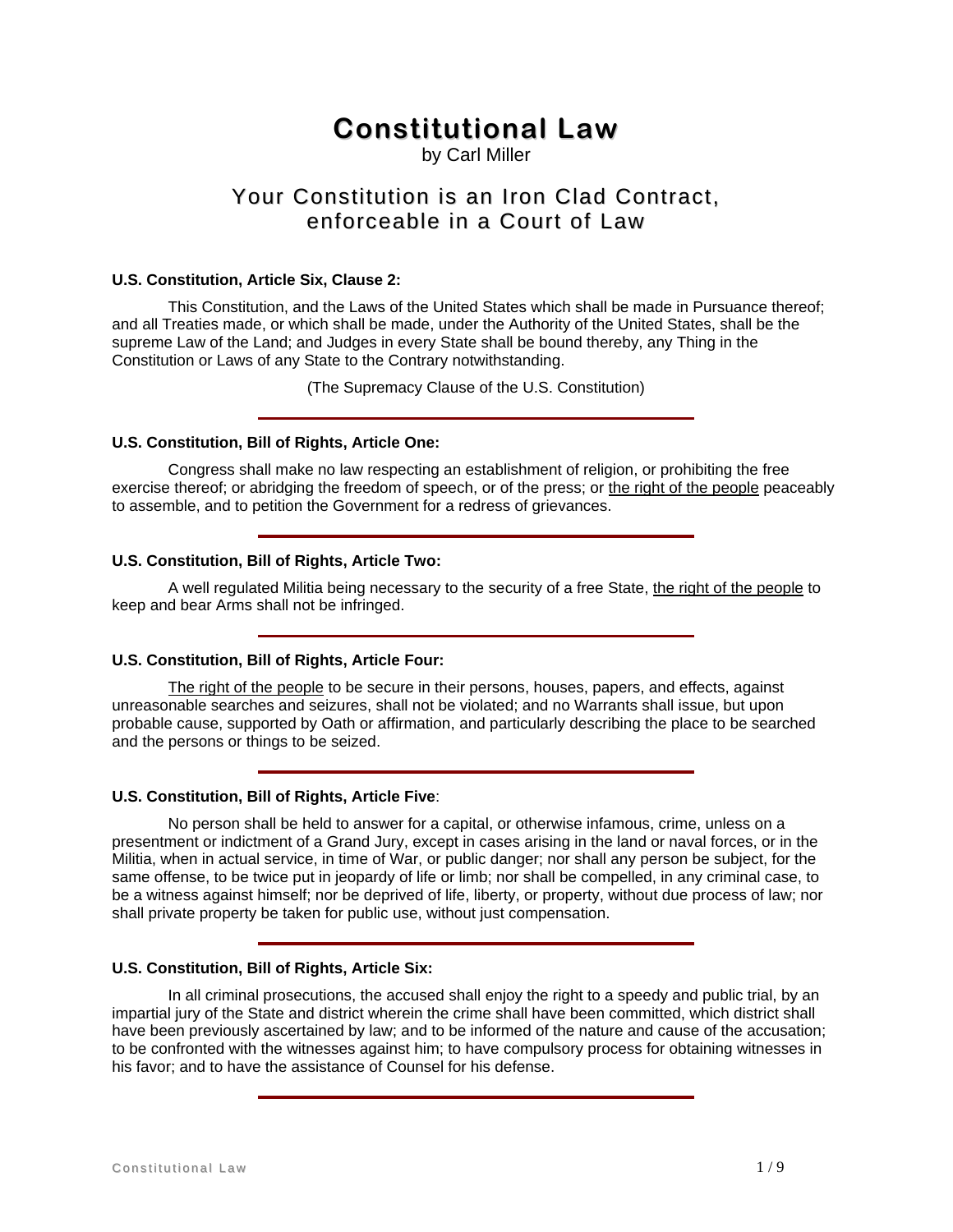#### **U.S. Constitution, Bill of Rights, Article Seven:**

 In suits at common law, where the value in controversy shall exceed twenty dollars, the right of trial by jury shall be preserved; and no fact, tried by a jury, shall be otherwise re-examined in any Court of the United States than according to the rules of the common law.

# **U.S. Constitution, Bill of Rights, Article Eight:**

 Excessive bail shall not be required, nor excessive fines imposed, nor cruel and unusual punishment inflicted.

#### **U.S. Constitution, Bill of Rights, Article Nine:**

The enumeration in the Constitution of certain rights shall not be construed to deny or disparage others retained by the people.

#### **U.S. Constitution, Bill of Rights, Article Ten:**

 The powers not delegated to the United States by the Constitution, nor prohibited by it to the States, are reserved to the States respectively, or to the people.

# **Laches:**

 "Doctrine of laches," is based upon maxim that equity aids the vigilant and not those who slumber on their rights.

 "neglect or omission to do what one should do as warrants presumption that one has abandoned right or claim", Eldridge v. Idaho State Penitentiary, 54 Idaho 213, 30 P.2d 781, 784.

 "A failure to do something which should be done or to claim or enforce a right at a proper time", Hutchinson v. Kenney, C.C.A.N.C., 27 F.2d 254, 256.

#### **Marbury v. Madison : 5 US 137 (1803):**

 "No provision of the Constitution is designed to be without effect," "Anything that is in conflict is null and void of law", "Clearly, for a secondary law to come in conflict with the supreme Law was illogical, for certainly, the supreme Law would prevail over all other laws and certainly our forefathers had intended that the supreme Law would be the bases of all law and for any law to come in conflict would be null and void of law, it would bare no power to enforce, in would bare no obligation to obey, it would purport to settle as if it had never existed, for unconstitutionality would date from the enactment of such a law, not from the date so branded in an open court of law, no courts are bound to uphold it, and no Citizens are bound to obey it. It operates as a near nullity or a fiction of law."

If any statement, within any law, which is passed, is unconstitutional, the whole law is unconstitutional by Marbury v. Madison.

#### **Shephard's Citations:**

 A group of reporters that go through and keep track of all court cases that have come before the courts, especially the Supreme Court and they clarify, before the court, all the cases. All cases which have cited Marbury v. Madison case, to the Supreme Court has not ever been over turned. See Shephard's Citation of Marbury v. Madison.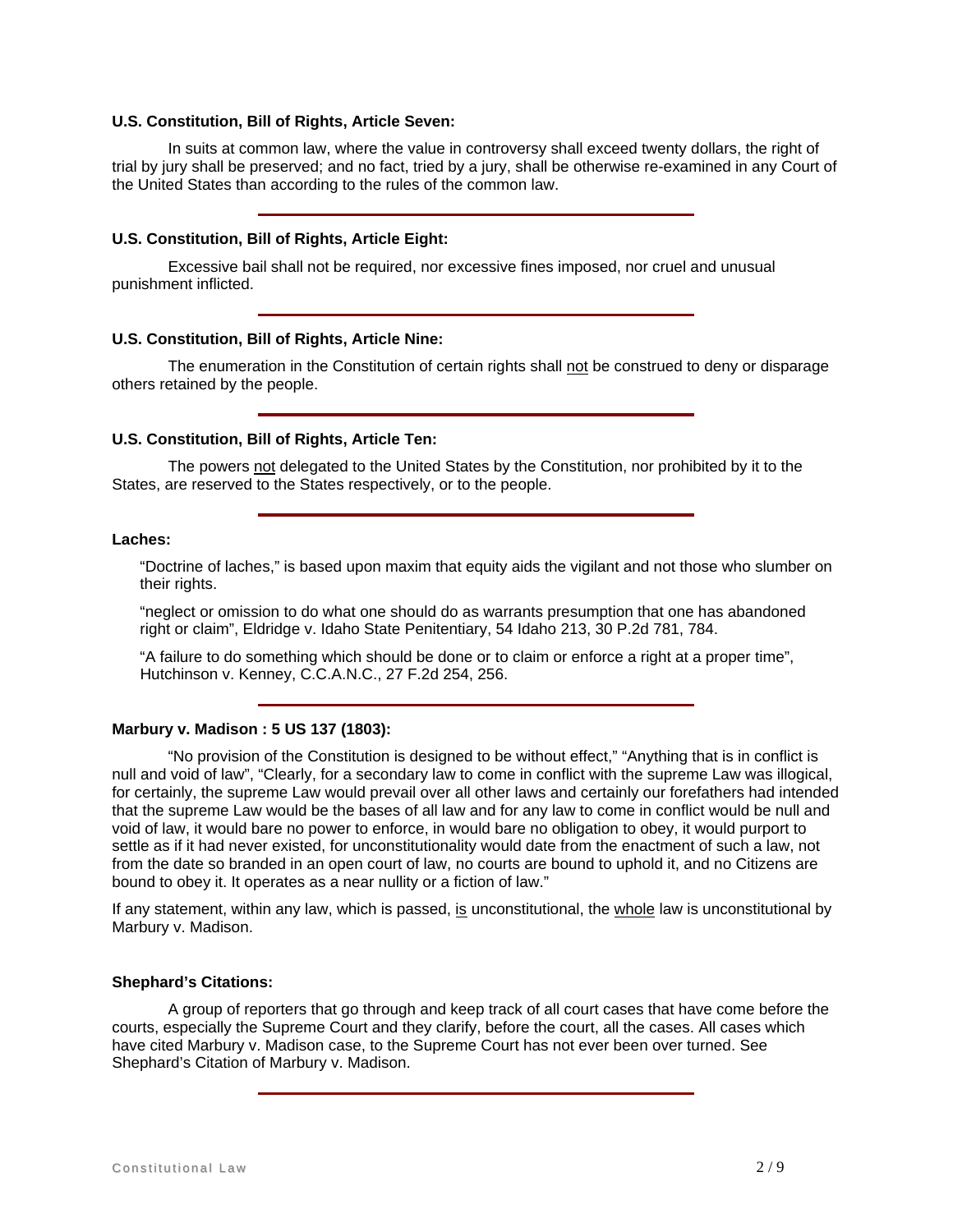# Title 5, US Code Sec. 556(d), Sec. 557, Sec.706:

Courts lose jurisdiction if they do not follow Due Process Law.

# Title 18, US Code Sec.2381:

In the presents of two or more witnesses of the same overt act, or in a open court of law, if you fail to timely move to protect and defend the Constitution of the United States and honor your oath of office, you are subject to the charge of capital felony treason.

Notes: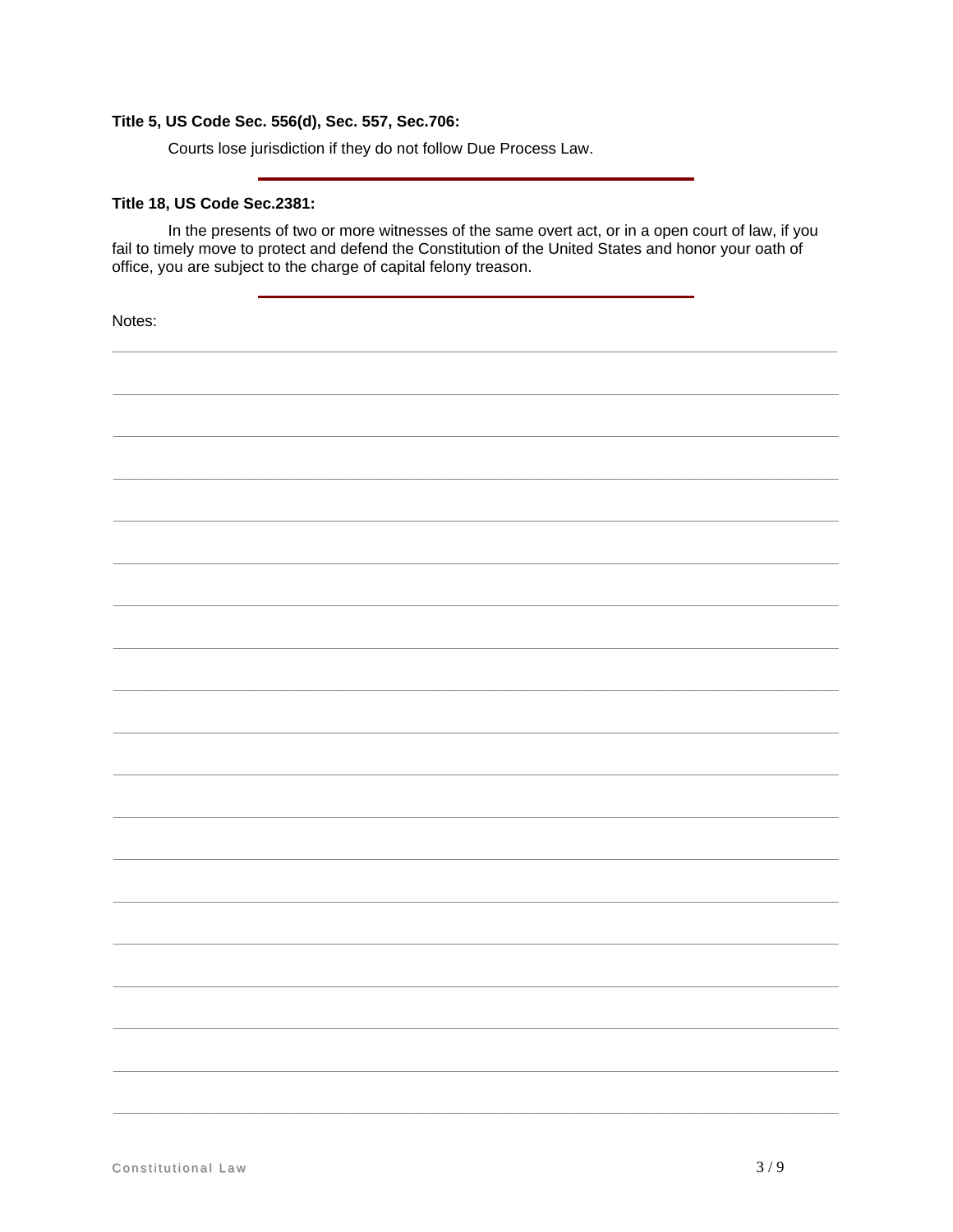# **American Jurisprudence Book 16: Constitution Law Section**

**16Am Jur 2d:** 

#### **16Am Jur 2d., Sec. 97:**

 "Then a constitution should receive a literal interpretation in favor of the Citizen, is especially true, with respect to those provisions which were designed to safeguard the liberty and security of the Citizen in regard to person and property." Bary v. United States - 273 US 128

 "Any constitutional provision intended to confer a benefit should be liberally construed in favor in the clearly intended and expressly designated beneficiary"

(You are the Beneficiary of the US Constitution)

#### **16Am Jur 2d., Sec. 98:**

 "While an emergency can not create power and no emergency justifies the violation of any of the provisions of the United States Constitution or States Constitutions. Public emergency such as economic depression for especially liberal construction of constitutional powers and it has been declared that because of national emergency, it is the policy of the courts of times of national peril, so liberally to construed the special powers vested in the chief executive as to sustain an effectuate the purpose there of, and to that end also more liberally to construed the constituted division and classification of the powers of the coordinate branches of the government and in so far as may not be clearly inconsistent with the constitution."

(No emergency has just cause to suppress the constitution.)

#### **16Am Jur 2d., Sec. 114:**

 "As to the construction, with reference to Common Law, an important cannon of construction is that constitutions must be construed to reference to the Common Law." " The Common Law, so permitted destruction of the abatement of nuisances by summary proceedings and is was never supposed that a constitutional provision was intended to interfere with this established principle and although there is no common law of the United States in a since of a national customary law as distinguished from the common law of England, adopted in the several states. In interpreting the Federal Constitution, recourse may still be had to the aid of the Common Law of England. It has been said that without reference to the common law, the language of the Federal Constitution could not be understood."

#### **16Am Jur 2d., Sec. 117:**

 "Various facts of circumstances extrinsic to the constitution are often resorted to, by the courts, to aid them and determining its meaning, as previously noted however, such extrinsic aids may not be resorted to where the provision in the question is clear and unambiguous in such a case the courts must apply the terms of the constitution as written and they are not at liberty to search for meanings beyond the instrument."

#### **16Am Jur 2d., Sec. 155:**

 "Since the constitution is intendant for the observance of the judiciary as well as other departments of government and the judges are sworn to support its provisions, the courts are not at liberty to overlook or disregard its commands or counteract evasions thereof, it is their duty in authorized proceedings to give full effect to the existing constitution and to obey all constitutional provisions irrespective of their opinion as to the wisdom or the desirability of such provisions and irrespective of the consequences, thus it is said that the courts should be in our alert to enforce the provisions of the United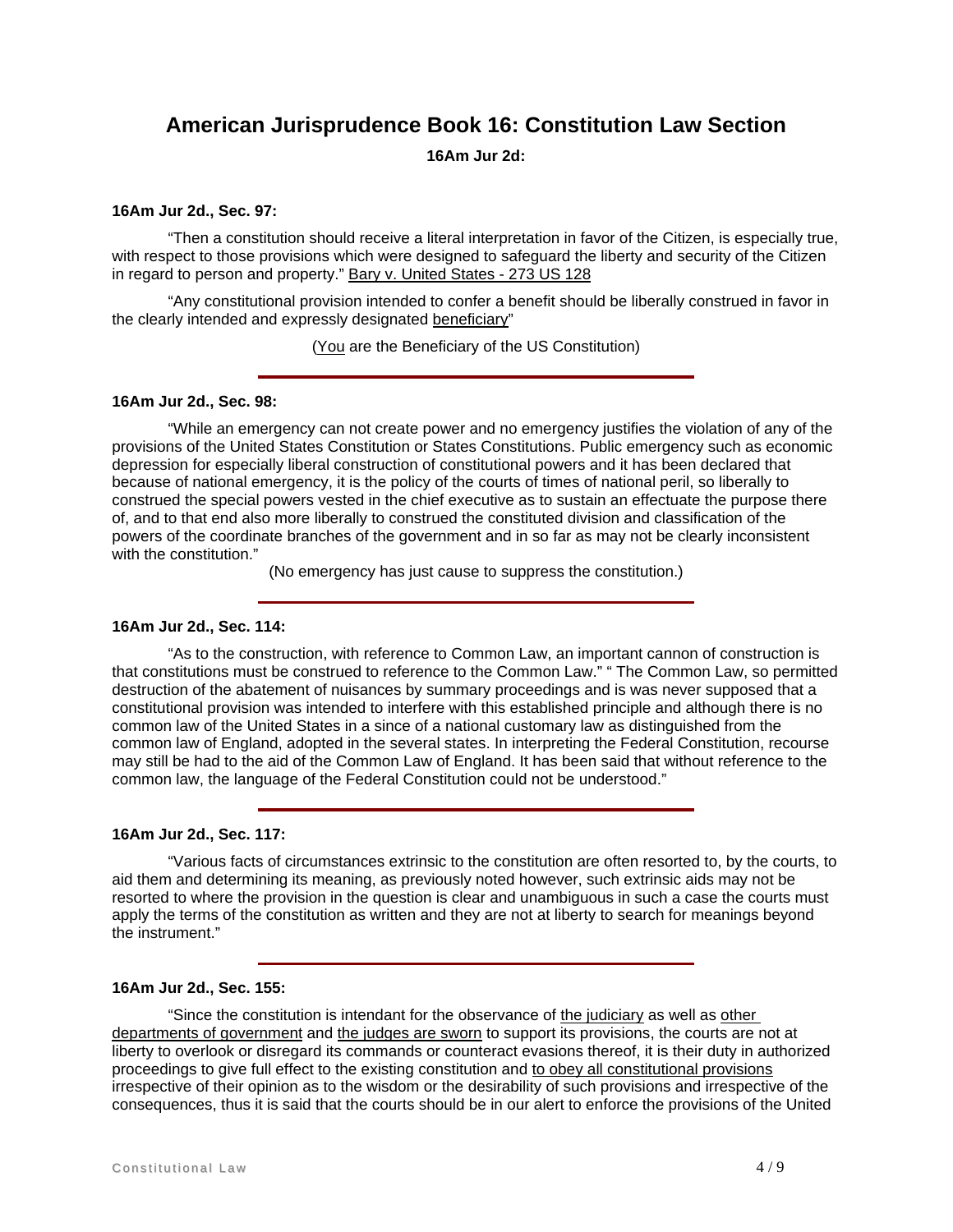States Constitution and guard against their infringement by legislative fiat or otherwise in accordance with these basic principles, the rule is fixed that the duty in the proper case to declare a law unconstitutional cannot be declined and must be performed in accordance with the delivered judgment of the tribunal before which the validity of the enactment it is directly drawn into question. If the Constitution prescribes one rule and the statute the another in a different rule, it is the duty of the courts to declare that the Constitution and not the statute governs in cases before them for judgment.

## **16Am Jur 2d., Sec. 177:**

 "Declaratory judgments actions have often been utilized to test the constitutionality of a statute in government practices. The Uniform Declaratory Judgment Act makes pacific provisions of the determination of construction or validity of statutes and municipal ordinance by declaratory judgment and is considered to furnish a particularly appropriate method for the determination of controversies relative to the construction and validity of the statute and of ordinances. The Federal Declaratory Judgment Act, although it does not mention declarations as to the construction or validity of the statutes, has been invoked frequently as a means of a saying of the constitutionality of Congressional Legislation. A plaintiff can have a declaratory judgment action on the constitutionality of either the Federal or State statute by a single Federal Judge so long as he does not ask to have the operation of the statute enjoined. A court may grant declaratory relief, unless there is a case of controversy before the court."

> "No one is bound to obey an unconstitutional law" (Demand a Declaratory Judgment)

#### **16Am Jur 2d., Sec. 255:**

 "In all instances, where the court exercise it's power to invalidate legislation on constitutional grounds, the conflict of the statute, with the constitution must be irreconcilable. Thus a statute is not to be declared unconstitutional unless so inconsistent with the constitution that it cannot be enforced without a violation thereof. A clear incompatibility between law and the constitution must exist before the judiciary is justified holding the law unconstitutional. This principle is of course in line with the rule that doubts as the constitutionality should be resolved in favor of the constitutionality and the beneficiary."

#### **16Am Jur 2d., Sec. 256:**

 "The general rule is that a unconstitutional statute, whether Federal or State, though having the form and name of law as in reality no law, but is wholly void and ineffective for any purpose since unconstitutionality dates from the enactment and not merrily from the date of the decision so braining it. An unconstitutional law in legal contemplation is as inoperative as if it never had been passed. Such a statute lives a question that is purports to settle just as it would be had the statute not ever been enacted. No repeal of an enactment is necessary, since an unconstitutional law is void. The general principles follows that it imposes no duty, converse no rights, creates no office, bestows no power of authority on anyone, affords no protection and justifies no acts performed under it. A contract which rests on a unconstitutional statute creates no obligation to be impaired by subsequent legislation. No one is bound to obey an unconstitutional law. No courts are bound to enforce it. Persons convicted and fined under a statute subsequently held unconstitutional may recover the fines paid. A void act cannot be legally inconsistent with a valid one and an unconstitutional law cannot operate to supersede an existing valid law. Indeed, in so far as a statute runs counter to the fundamental law of the land, it is superseded thereby. Since an unconstitutional statute cannot repeal, or in anyway effect an existing one, if a repealing statute is unconstitutional, the statute which it attempts to repeal, remains in full force and effect and where a statute in which it attempts to repeal remains in full force and effect and where a clause repealing a prior law is inserted in the act, which act is unconstitutional and void, the provision of the repeal of the prior law will usually fall with it and will not be permitted to operate as repealing such prior law. The general principle stated above applied to the constitution as well as the laws of the several states insofar as they are repugnant to the constitution and laws of the United States."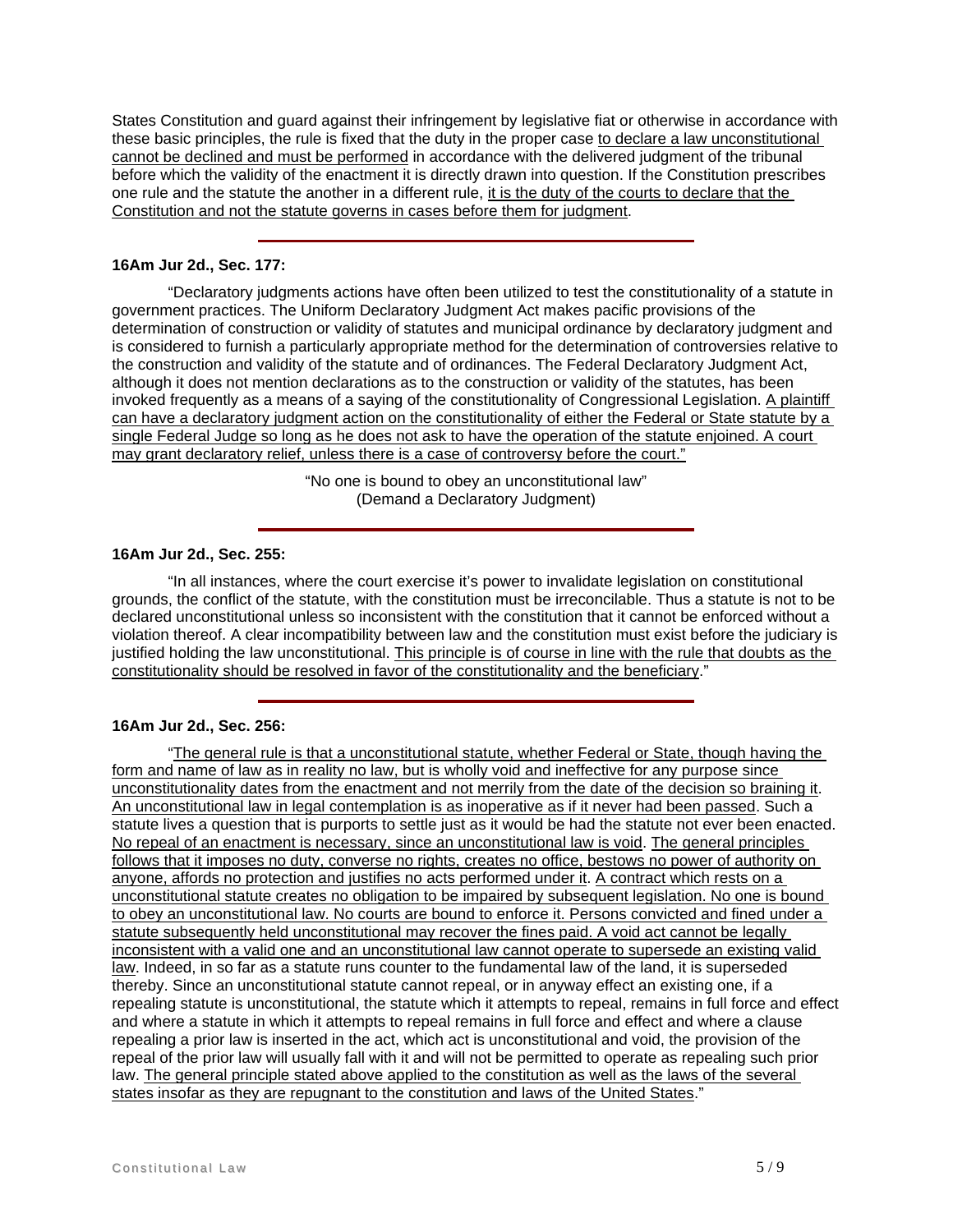# **16Am Jur 2d., Sec. 257:**

 "The actual existence of a statute prior to determination, that it is unconstitutional is an operative fact and may have consequences which can not justify being ignored, when a statute which has been in effect for some time is declared unconstitutional, questions of rights claimed to have become vested of status of prior determinations deemed to have finality an acted upon accordingly and of public policy in the light of the nature, both of the statute and of it's previous application demand examination. It has been said that in all inclusive statement of the principle of absolute retroactive inviolability cannot be justified. An unconstitutional statute is not necessarily a nullity it may have indeterminate consequences binding on the people."

## **16Am Jur 2d., Sec. 258:**

 "On the other hand it is clear that Congress cannot by authorization or ratification give the slightest effect to a state law or constitution which is in conflict with the Constitution of the United States."

#### **16Am Jur 2d., Sec. 260:**

 "Although it is manifested that an unconstitutional provision in the statute is not cured because included in the same act with valid provisions and that there is no degrees of constitutionality."

# **Mudook v. Penn. 319 US 105:**(1943)

 "A state may not impose a charge for the enjoyment of a right granted by the Federal Constitution and that a flat license tax here involves restraints in advance the constitutional liberties of Press and Religion and inevitably tends to suppress their existence. That the ordinance is non-discriminatory and that is applies also to peddlers of wares and merchandise is immaterial. The liberties granted by the first amendment are and in a preferred position. Since the privilege in question is guaranteed by the Federal Constitution and exist independently of the states authority , the inquiry as to whether the state has given something for which it cannot ask a return, is irrelevant. No state may convert any secured liberty into a privilege and issue a license and a fee for it."

#### **Shuttlesworth v. Birmingham Al. 373 US 262**:(1962)

 "If the state does convert your right into a privilege and issue a license and a fee for it, you can ignore the license and a fee and engage the right with impunity."

### **United States v. Bishop 412 US 346:**

Sets the standard for criminal violation of Willful Intent

- 1. It must be proven that you are the party.
- 2. It must be proven that you had the method or opportunity to do the thing.

#### **3. It must be proven that you did this with a Willful Intent.**

Willfulness - "An evil motive or intent to avoid a know duty or task under a law, with a moral certainty."

"*Now since the prosecutor does not have a cause of action for which relief can be granted, your Honor, may it please the court, Counsel is specifically precluded performing his major task, therefore, your Honor, may it please the court, at this time, I would Motion most graciously for a dismissal [with] of Prejudice, for failure to state a cause of action for which relief may be granted by this Honorable Court*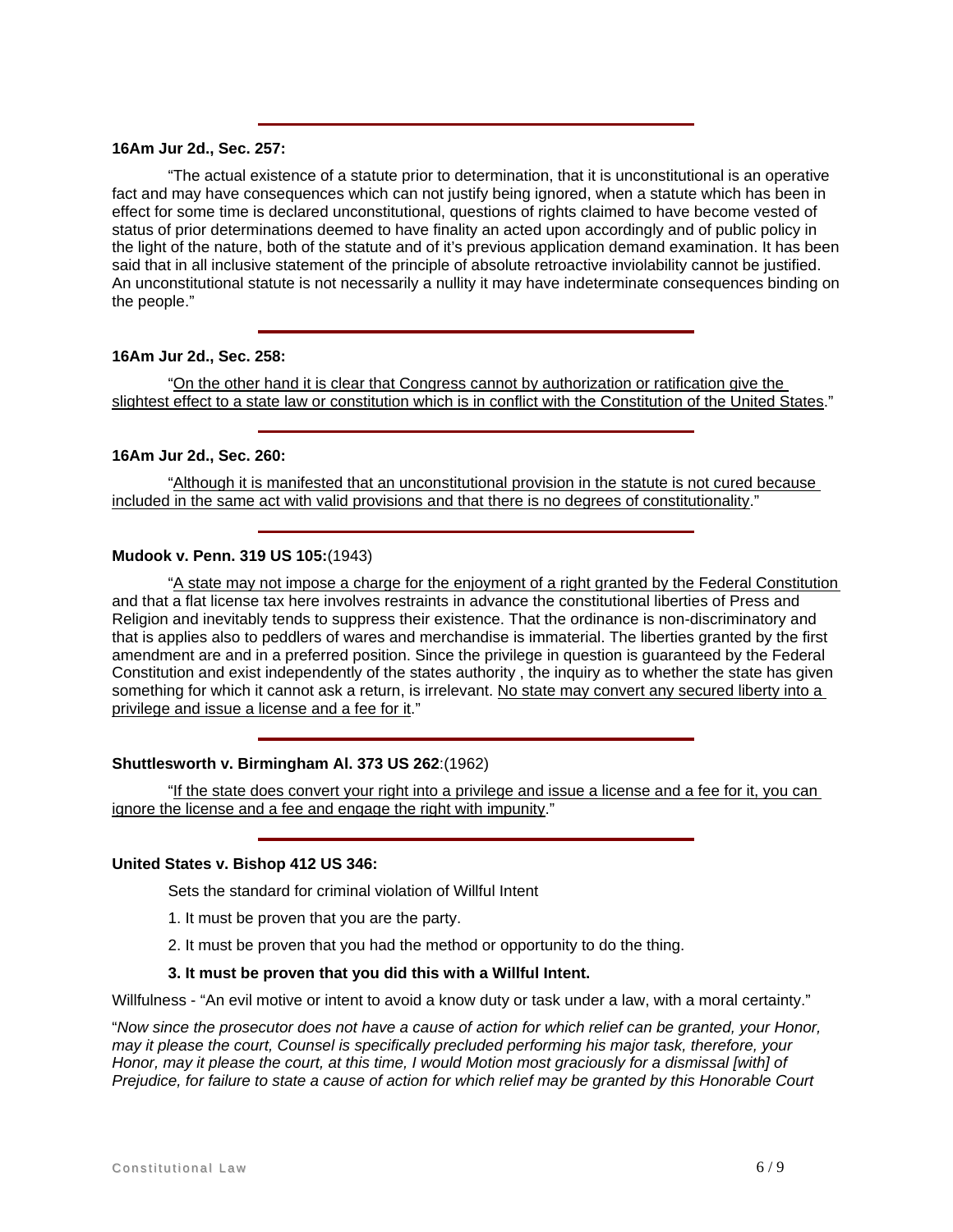*and I would like to collect my cost and fees for having to defend this frivolous complaint, Sir, may it please the court*."

### **Owen v. Independence 100 Vol. Supreme Court Reports. 1398:**(1982) **Main v. Thiboutot 100 Vol. Supreme Court Reports. 2502:**(1982)

 "The right of action created by statute relating to deprivation under color of law, of a right secured by the constitution and the laws of the United States and comes claims which are based solely on statutory violations of Federal Law and applied to the claim that claimants had been deprived of their rights, in some capacity, to which they were entitled."

"Officers of the court have no immunity when violating constitutional right, from liability"

(When any public servant violates your rights they do so at their own peril.)

### **Title 18 US Code Sec. 241 & Sec. 242:**

 "If upon conviction, you are subject to a \$10,000.00 fine, ten years in jail, or both, and if theft results, life in prison."

#### **Title 42 US Code Sec. 1983, Sec. 1985, & Sec. 1986:**

 Clearly established the right to sue anyone who violates your constitutional rights. The Constitution guarantees: he who would unlawfully jeopardize your property loses property to you, and that's what justice is all about.

"*Judge, you are deemed to know the law and are sworn to uphold it. You can hardly claim that you acted in good faith for willful deformation of a law and you certainly cannot pled ignorance of the law, for that would make the law look stupid for a knowledgeable judge to claim ignorance of a law, when a Citizen on the street cannot claim ignorance of the law. Therefore, there is no judicial immunity."*

# **Bryars v. United States 273USR 28:**

 "Constitutional provisions, where the security of a person and property are to be liberally construed, and it is the duty of the courts to be watchful for the constitutional rights of the Citizen and against any stealth encroachment therein. When a Federal Officer participates officially with a state official in a search, so that in substance and effect, it is their joint operation, the legality of the search and the use in evidence of the things seized is to be tested in Federal prosecutions as it would be if the undertaking were conclusively the Federal agent."

#### **Boyd v. United States 116 USR 616:**

 "The Court is to protect against encroachment of constitutionality or secured liberty. It is equivalent to a compulsory production of papers, to make the non - production of them a confession of the allegations which is pretended they will prove. The seizure of compensatory production of a man's private papers to be used in evidence against him is equivalent to compelling him to be a witness against himself, violation of the fifth amendment, and in a prosecution for a crime, penalty or forfeiture is equally within the prohibition of the fifth amendment."

**Miranda v. Arizona 384 US 436:**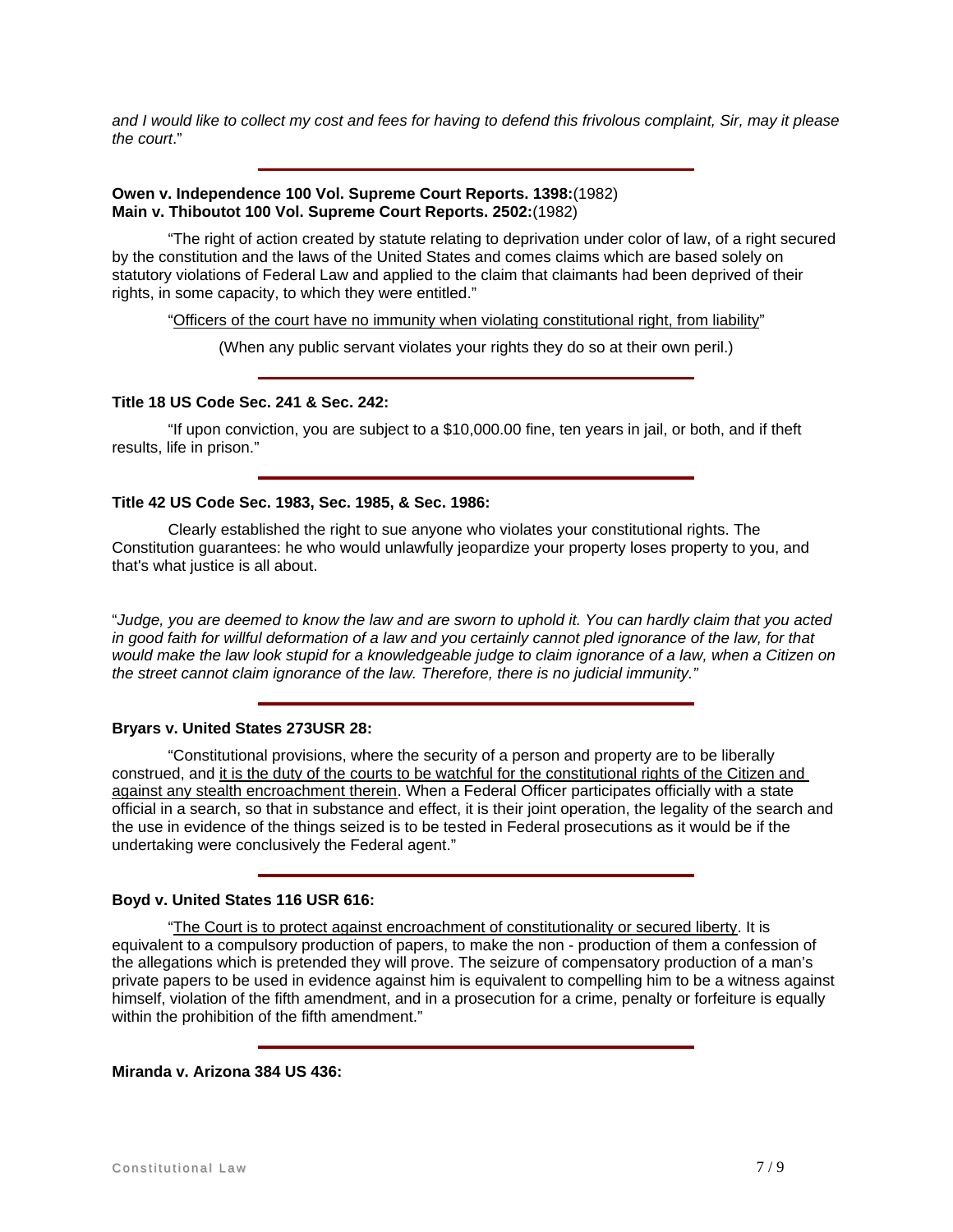Where the Miranda warning the police gives at arrest, comes from. Refuse to say anything without a lawyer present. Do not ever sign a statement that you have been told of your rights. **Keep your mouth shut!** 

 "In the absence of other effective measures, the following procedures to safeguard the fifth amendment privileges must be observed. The person in custody must prior to interrogation be clearly informed that he has a right to remain silent and that anything he says will be used against him in a court of law. He must be clearly informed that he has a right to consult with a lawyer, to have a lawyer with him during interrogation and that if he is indigent, a lawyer will be appointed to represent him. If the individual indicates prior to and during questioning that he wishes to remain silent, the interrogation must cease. If he states that he wants an attorney, the questioning must cease until an attorney is present. Where an interrogation is conducted without the presence of an attorney and a statement is taken, a heavy burden rests on the government to demonstrate that the defendant knowingly and intelligently waived his constitutional consul right. Where the individual answers some questions during interrogation or cuts the interrogation, he has not waived his privilege and may invoke his right to remain silent thereafter. The warnings require that the waver needed our, in the absence of a fully effective equivalent perquisites to the admission or admissibility of any statement, inculpability or exculpability made by the defendant. The limitations on the interrogation presses required for the protection of the individual's constitutional rights should not cause an undue interference the proper system of law enforcement as demonstrated by the procedures of the FBI and the safeguards afforded to other jurisdictions. In each of these cases the statements were obtained under circumstances that did not meet constitutional standards for protection of the privilege against self incrimination."

"Where rights secured by the constitution are involved, there can be no rule or law making or legislation which would abrogate or abolish them."

# **Norton v. Shelby County 118 USR 425:**

 "An unconstitutional act is not law. It confers no rights, it imposes no duties, it affords no protections, it creates no office. It is in legal contemplation as inoperative as though it has never been passed."

 "The court follows the decision of the highest court of the state, in construing the constitution and the laws of the state unless they conflict with or impair the efficacy of some principle of the Federal Constitution or of the Federal Statutes or rule of the commercial or general law. The decision of the state court's in questions relating to the existence of its subordinate tribunals and eligibility in elections or appointment of their officers and the passage of its laws are conclusive upon Federal Courts. While acts of de facto incumbent of an office lawfully created by law. An existing or often held to be binding from reasons of public policy. The acts of the person assuming to fill and perform the duties of an office, which does not exist, can have no validity whatever in law."

# **U.S. (vs) Dougherty 473 F2d 1113 at 1139**

**States:** "The jury has an unreviewable and unreversible power...to acquit in disregard of the instructions on the law given by the trial judge..."

# **U.S. (vs) Moylan 417 F2d 1002 at 1006**

**States:** "We recognize, as appellents urge, the undisputed power of the jury to acquit, even if its verdict is contrary to the law as given by the judge."

**TEXAS CONSTITUTION Article 1 Section 19 states :** No citizen of this State shall be deprived of life, liberty, property, privileges or immunities, or in any manner disfranchised, except by the due course of the law of the land.